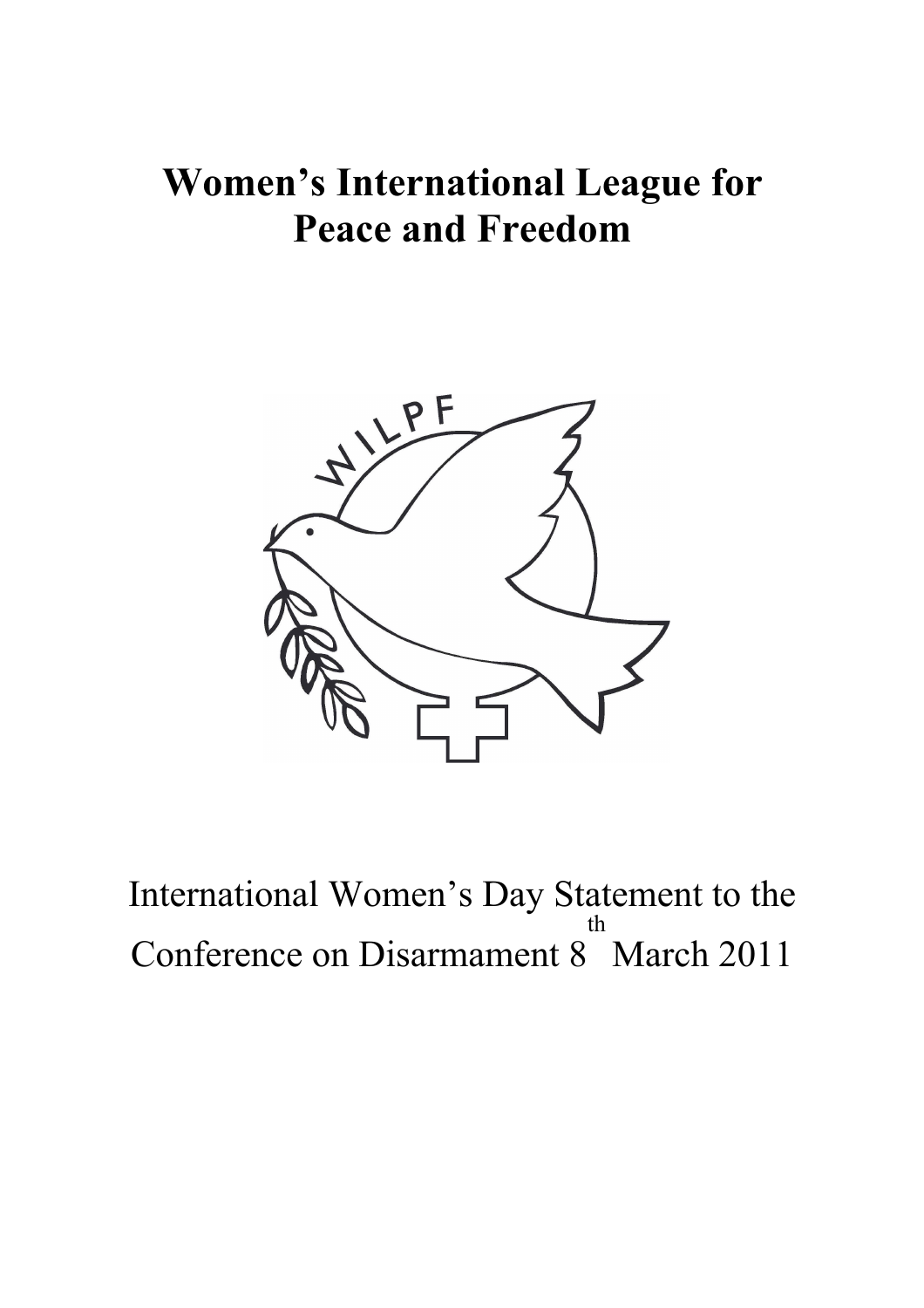Thank you Mr. President, we really appreciate the opportunity to speak directly to the Conference in a plenary meeting for the second year in a row.

Mr. President, distinguished delegates,

The Women's International League for Peace and Freedom (WILPF), talking on behalf of women from around the world, has taken this opportunity to address the Conference on Disarmament on International Women's Day. This day has linked women's engagement in political processes for peace and justice since 1911, celebrating 100 years this year.

Yesterday, WILPF organized our annual International Women's Day seminar on disarmament here at the United Nations here in Geneva. This year, the seminar focused on United Nations General Assembly resolution 65/69 on "Women, disarmament, non-proliferation and arms control," which was adopted without a vote in 2010. Participants discussed the importance of including the women, peace, and security agenda within the international security agenda in general, and in the disarmament and arms control agenda in particular. This approach has received increased attention during recent years, but the international security community often ignores the importance of gender in discussions on disarmament.

We had speakers from the Democratic Republic of Congo, Costa Rica, Pakistan, and the United Kingdom, who all highlighted the linkages between women, peace, security, and disarmament in their national and regional contexts. They emphasized the problems that ever-increasing militarism causes for human security and for women in particular.

United Nations Security Council resolution (UNSCR) 1325 on women, peace, and security clearly highlights the importance of women's participation in all levels of decision-making in the sphere of peace and security. However, women's participation in international disarmament and arms control negotiations is still very low, and the negotiations too often tend to ignore the importance of women's participation and experiences. The consequence is biased outcomes, with a disproportional and narrow focus on the experiences of a very limited number of men.

In addition to the Security Council resolutions on women, peace and security, the Beijing Platform for Action from 1995 in its focus area E specifically addresses the importance of including a gender perspective in disarmament policies. It recommends states "undertake to explore new ways of generating new public and private financial resources, inter alia, through the appropriate reduction of excessive military expenditures, including global military expenditures, trade in arms and investment for arms production and acquisition, taking into consideration national security requirements, so as to permit the possible allocation of additional funds for social and economic development, in particular for the advancement of women."

16 years after the Beijing Platform for Action, the international arms trade is still big business. The Stockholm International Peace Research Institute estimates that the value of the annual global arms trade as of 2007 was about 50.5 billion US dollars. The five permanent members of the UN Security Council account for about 76 per cent of arms sold each year. Despite the global economic crisis, global military expenditure has continued to increase, totaling 1.5 trillion US dollars in 2009. In addition to this, huge investments in the modernization of nuclear arsenals are being planned around the world.

As the weapons spread, so does their use. Armed conflict, war, terrorism, and occupation are cause and consequence to the ever increasing levels of militarism and military spending around the world. While military expenditure increases, investments in conflict resolution, peace building, and